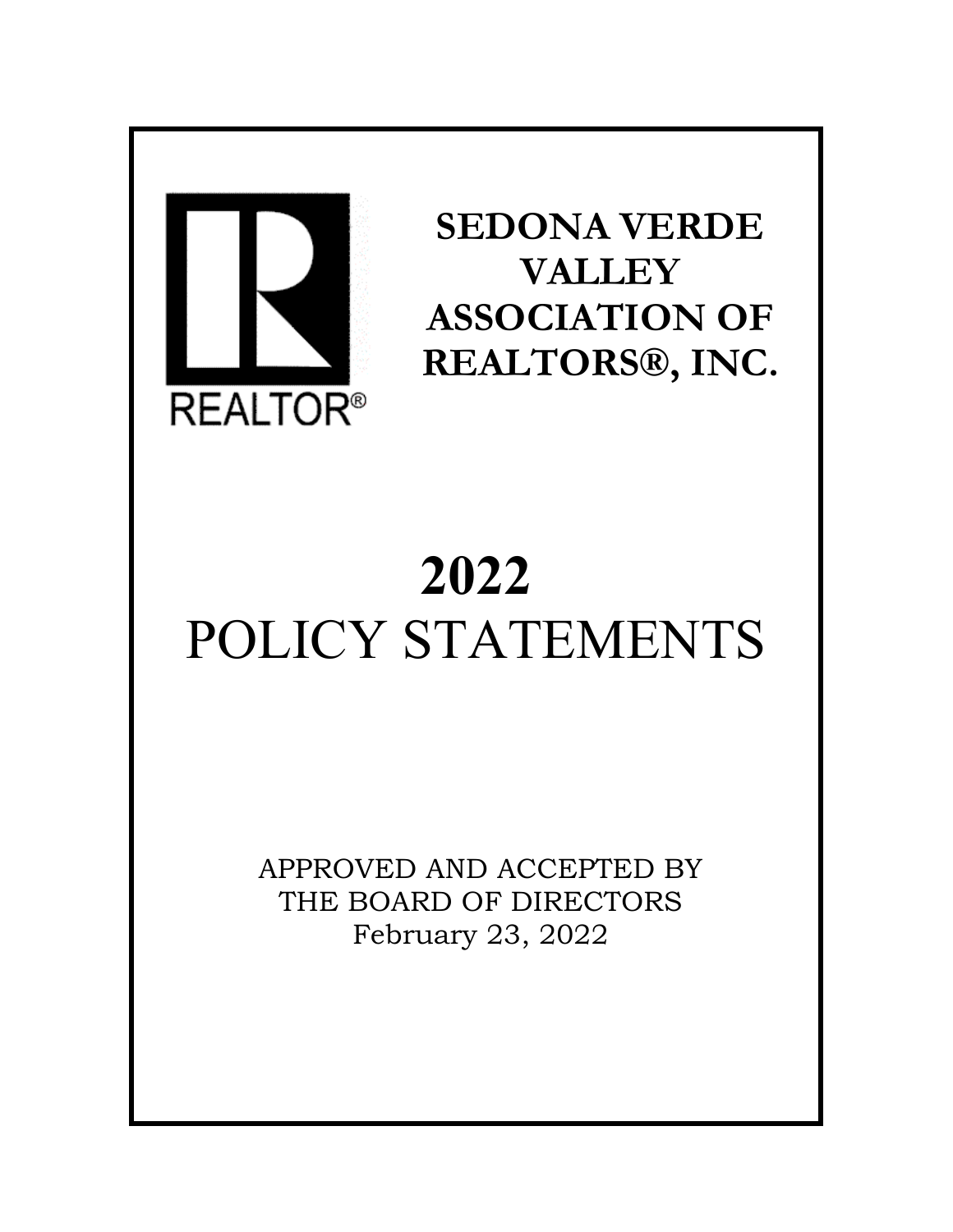Policy Statements are for the purpose of developing guidelines and standards for internal Association operations. Policy statements shall be approved by the Board of Directors on a continuing basis as needed and must be re-approved each year by the Board of Directors. Policy recommendations may be made by Staff, Officers, Directors or Committee Chairmen.

# **CONTENTS**

| Section 000  | Administrative                           |
|--------------|------------------------------------------|
| Section 100  | <b>Travel Reimbursement</b>              |
| Section 101  | <b>Allowable Travel Expenses</b>         |
| Section 200  | <b>Finances and Budget</b>               |
| Section 300  | Dues and Fees                            |
| Section 400  | <b>Capital Expenditures</b>              |
| Section 500  | <b>Solicitations and Donations</b>       |
| Section 600  | <b>Returned Checks</b>                   |
| Section 700  | <b>Authorization to Contract</b>         |
| Section 800  | <b>Operating Funds and Investments</b>   |
| Section 900  | <b>Communications and Correspondence</b> |
| Section 1000 | <b>Association Committees</b>            |
| Section 1100 | Meetings                                 |
| Section 1200 | Personnel                                |
| Section 1300 | <b>Miscellaneous</b>                     |
| Section 1400 | <b>SUPRA Key System</b>                  |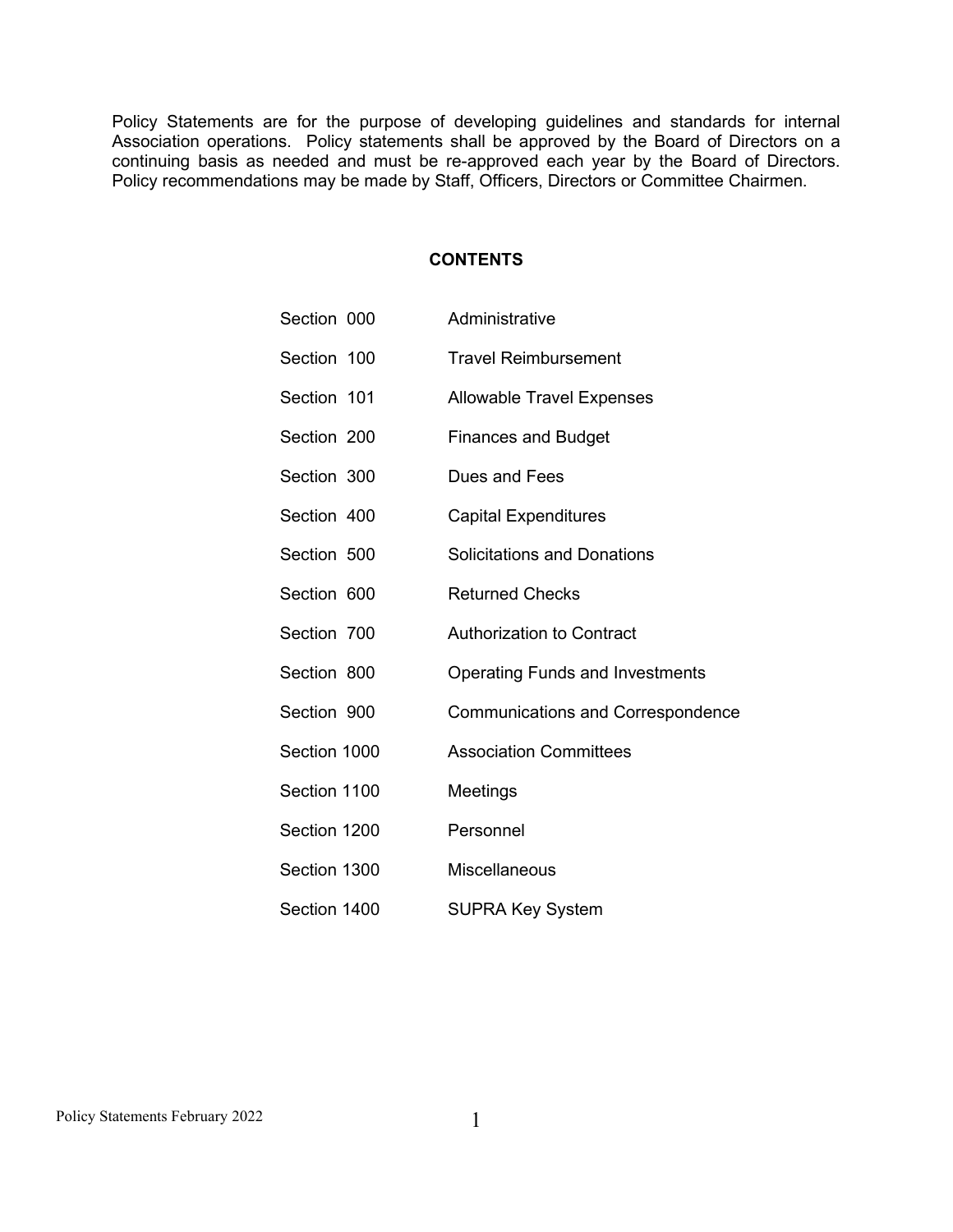# **SECTION 000 – ADMINISTRATIVE**

# **SECTION 100 – TRAVEL REIMBURSEMENTS**

- 100.10 The President, Executive Vice President and the Board of Directors through the budget process shall designate which members of the SVVAR will be reimbursed for travel.
- 100.20 The President, President-Elect, Executive Vice President, and Treasurer shall be reimbursed for attendance at all AAR business meetings and related AAR events in conformity with budget **restraints**
- 100.30 The SVVAR shall reimburse the President, President-Elect and Executive Vice President for travel incurred in conjunction with the NAR Annual Convention and other NAR related events. Said reimbursement not to exceed the budgetary limits.
- 100.35 While attending NAR meetings, the President, President-Elect and Executive Vice President must attend a minimum of the Member/Director Forum, Medium Sized Board Sub-Forum, Board President/AE Roundtables, AAR Caucus and the Region 11 Caucus and submit a signed Attendance Certification form to receive reimbursement of expenses. (approved 02/24/15)
- 100.40 Additional travel may be authorized by a simple majority vote of the Board of Directors.
- 100.50 The Association will maintain a MasterCard or Visa in the name of the Executive Vice President for the purpose of covering travel expenses and deposits for members on Association business.

# **SECTION 101 – ALLOWABLE TRAVEL EXPENSES**

- 101.10 All claims for travel reimbursement from members authorized to receive reimbursement shall be submitted to the SVVAR within 30 days from the time such expense was incurred. All requests for reimbursements shall be evidenced by itemized written receipts and a completed and signed Travel Expense Report along with a written report on meetings/events attended. (amended 2/25/15)
- 101.20 Claims for automobile mileage shall be paid at the current IRS rate.
- 101.30 Claims for automobile parking shall be paid at the normal hotel rate, or in the event of travel originating from Phoenix Sky Harbor airport at the "park and fly" rate.
- 101.40 Reimbursement for airfare and hotels shall be at the most economical rate available at the time of making reservations. Normally coach, 14-day notice for airfare and convention rate for hotels.
- 101.50 The SVVAR will reimburse members for travel expenses incurred by an accompanying spouse only to the extent of a fee for additional per person room charge. No other fees for accompanying spouses will be covered. Such expenses will be evidenced to the traveling spouse by the issuing of an IRS 1099 form.
- 101.60 Extraordinary fees and charges incurred by members will not be reimbursed. Such extraordinary fees included but not limited to sports, health and spa facilities, laundry and cleaning, special event tickets (except for normal AAR & NAR functions as part of a meeting or convention), UPS and/or FedEx deliveries, personal and business telephone calls other than to the SVVAR office.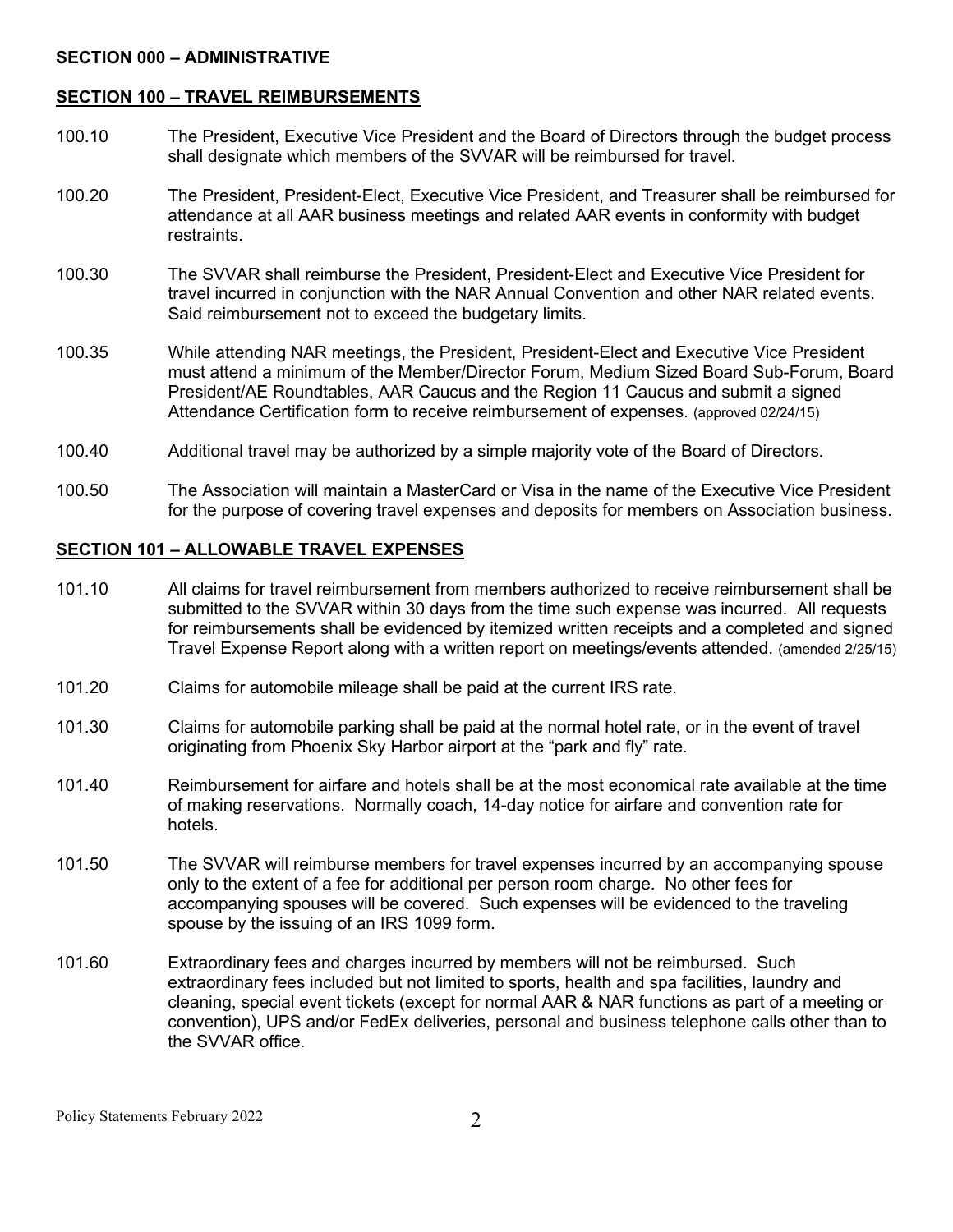101.70 Members traveling on behalf of the SVVAR shall be reimbursed a meal and expense allowance only to the extent as evidenced by itemized written receipts and deemed reasonable and appropriate as approved by the Executive Vice President and President.

# **SECTION 200 – FINANCES AND BUDGET**

- 200.10 The President and/or the Executive Vice President with approval of the Board of Directors may reallocate budget line items so long as such reallocations do not increase the total expenditures allowed by the budget.
- 200.20 An amendment or proposal to increase expenditures in the SVVAR approved Annual Budget in excess of \$500.00 (individual or cumulative) in any budget line item must be submitted to the Board of Directors.
- 200.30 The Executive Vice President shall work with the accountant to ensure that all quarterly and yearly state and national reports are accurate and filed in a timely manner.
- 200.40 The Executive Vice President shall review the monthly data and report to the Board of Directors the financial status of the Association.
- 200.50 The Executive Vice President shall present the Finance Committee with a preliminary budget by October 1<sup>st</sup> of each year.
- 200.60 The Finance Committee shall review the proposed budget and make a recommendation to the Board of Directors at the November meeting.
- 200.70 The Finance Committee shall establish all member dues and fees subject to the approval of the Board of Directors.
- 200.80 The Executive Vice President is charged with the responsibility of operating the Association within the guidelines of the budget.
- 200.85 Two (2) signatures will be required on all Sedona Verde Valley Association of REALTORS checks for amounts of \$1,000.00 or more. Check signers will be the Executive Vice President, President, President-Elect, and Treasurer. The Executive Vice President is authorized to sign all checks up to \$1,000.00 for the recurring operating expenses of the Association. Checks made payable for the Association credit card, any out of the ordinary expenses and all checks for \$1,000.00 or over requires the signatures from any 2 of the following: the President, President-Elect, or Treasurer.

(Approved by Board of Directors June 25, 2003 and amended to delete Vice President 01/01/2010)

- 200.90 Each Committee Chairman will submit a proposed budget for the coming year to the Executive Vice President by January 1<sup>st</sup> of each year.
- 200.95 Member requests for review of confidential or sensitive SVVAR information will be referred to the "Request for Association Documents Policy". Copies of such information will not be made available, but can be reviewed at the SVVAR office upon proper request. (approved by the Board of Directors April 30, 2014).

## **SECTION 300 – DUES AND FEES**

300.10 There shall be no refund of Association dues paid for any reason after those funds have been deposited into accounts earmarked for SVVAR, AAR and NAR.

Policy Statements February 2022 3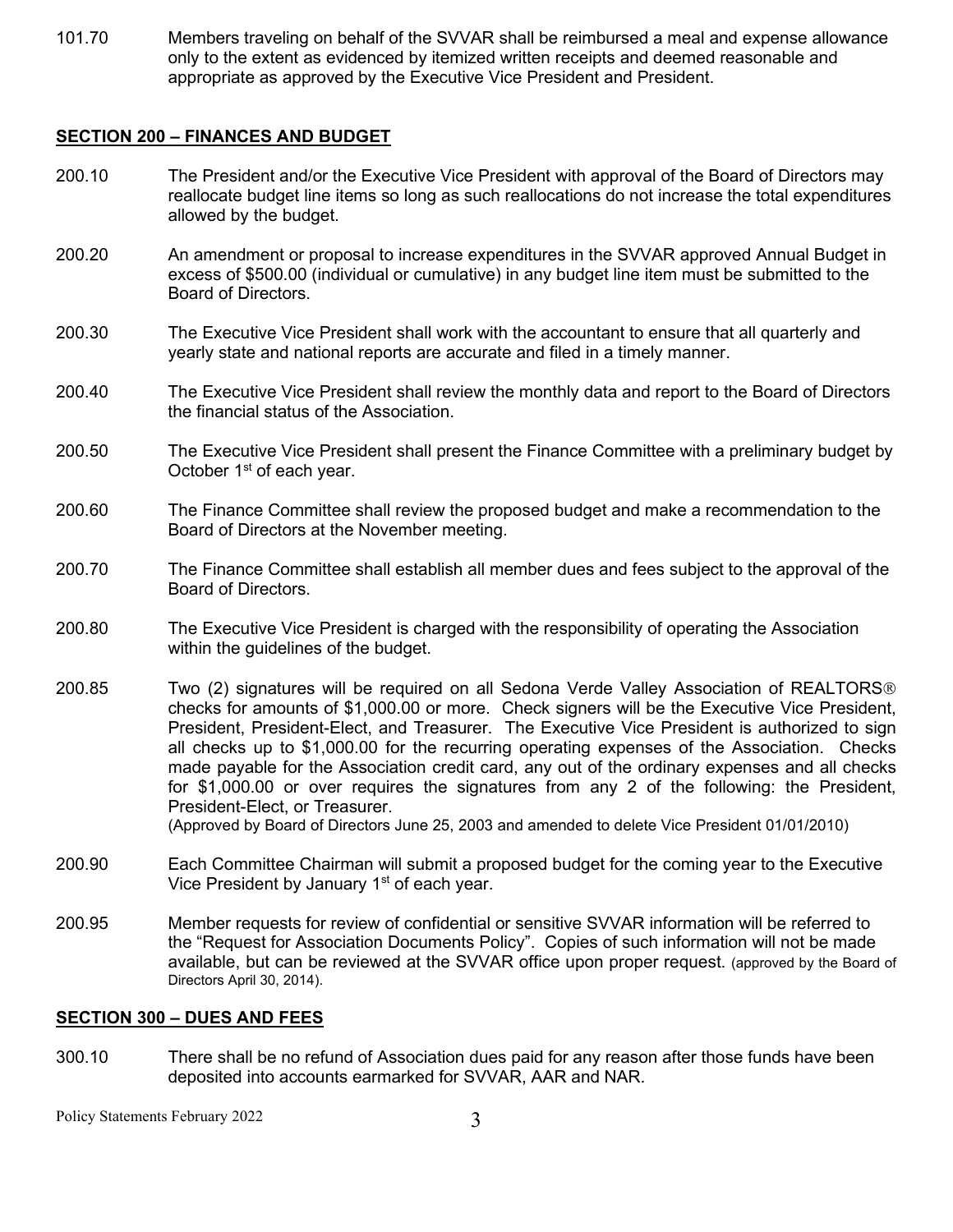- 300.20 MLS participation fees will be billed annually at the end of the 4th quarter, due by January 15 every year.
- 300.30 Dues and MLS fees not paid by the due date will result in suspension of MLS privileges of the member until the past due amounts are paid with notification to the broker. A \$50.00 reinstatement fee will be assessed to re-activate MLS privileges. After 60 days, a \$300.00 reinstatement fee will be charged.

#### 300.40 Dues and MLS fees past due by more than 30 days shall be brought to the attention of the Board of Directors for action.

300.50

Members are notified in multiple broadcast e-mails, the Flex MLS log-in page, and the SVVAR website that billings are available for payment by logging into their account. The due date for annual dues and MLS fees is January 15 every year, Members are allowed to pay their invoices directly to the Association with cash, check, or credit card. However, payment is still the responsibility of the Designated Broker/MLS Participant per the SVVAR Bylaws, SVVAR Policy Statements and the MLS Rules & Regulations. (amended 02/25/15) The Payment Plan option was discontinued by the Board of Directors in November 2016)

#### 300.60 Past Due Accounts:

- 1. Billings more than 2 weeks past due will incur a late fee of \$25.00.
- 2. After 15 days past due, the office/member access to the MLS shall be suspended until outstanding bills and late charges are paid.
- 3. After 60 days, member must pay a \$300.00 re-instatment fee.
- 300.70 The effective date for all dues and participation fees shall be the date of hire as listed by the Arizona Department of Real Estate.
- 301.00 **Schedule of Dues and Fees** (Approved 02/2022 by the Board of Directors)

#### 301.10 **REALTOR DUES FOR 2022**

NOTE: NAR dues are prorated monthly, AAR dues are prorated by half year and SVVAR dues are prorated by half year.

|           | <b>NAR</b>  | <b>NAR</b>   | <b>AAR</b>  | <b>SVVAR</b> |              |
|-----------|-------------|--------------|-------------|--------------|--------------|
|           | <b>DUES</b> | <b>IMAGE</b> | <b>DUES</b> | <b>DUES</b>  | <b>TOTAL</b> |
| January   | 150.00      | 35.00        | 175.00      | 148.00       | \$508.00     |
| February  | 140.00      | 35.00        | 175.00      | 148.00       | \$498.00     |
| March     | 130.00      | 35.00        | 175.00      | 148.00       | \$488.00     |
| April     | 120.00      | 35.00        | 175.00      | 148.00       | \$478.00     |
| May       | 110.00      | 35.00        | 175.00      | 148.00       | \$468.00     |
| June      | 100.00      | 35.00        | 175.00      | 148.00       | \$458.00     |
| July      | 87.00       | 35.00        | 88.00       | 74.00        | \$287.00     |
| August    | 75.00       | 35.00        | 88.00       | 74.00        | \$277.00     |
| September | 62.50       | 35.00        | 88.00       | 74.00        | \$267.00     |
| October   | 50.00       | 35.00        | 88.00       | 74.00        | \$257.00     |
| November  | 37.50       | 35.00        | 88.00       | 74.00        | \$247.00     |
| December  | 25.00       | 35.00        | 88.00       | 74.00        | \$237.00     |

# 301.20 **NEW OFFICE** (REALTOR<sup>®</sup> and MLS only): **REALTOR Organization Fee**: \$500.00 **MLS Organization Fee**: \$700.00 (Newly established Primary or Branch office opened without change of ownership)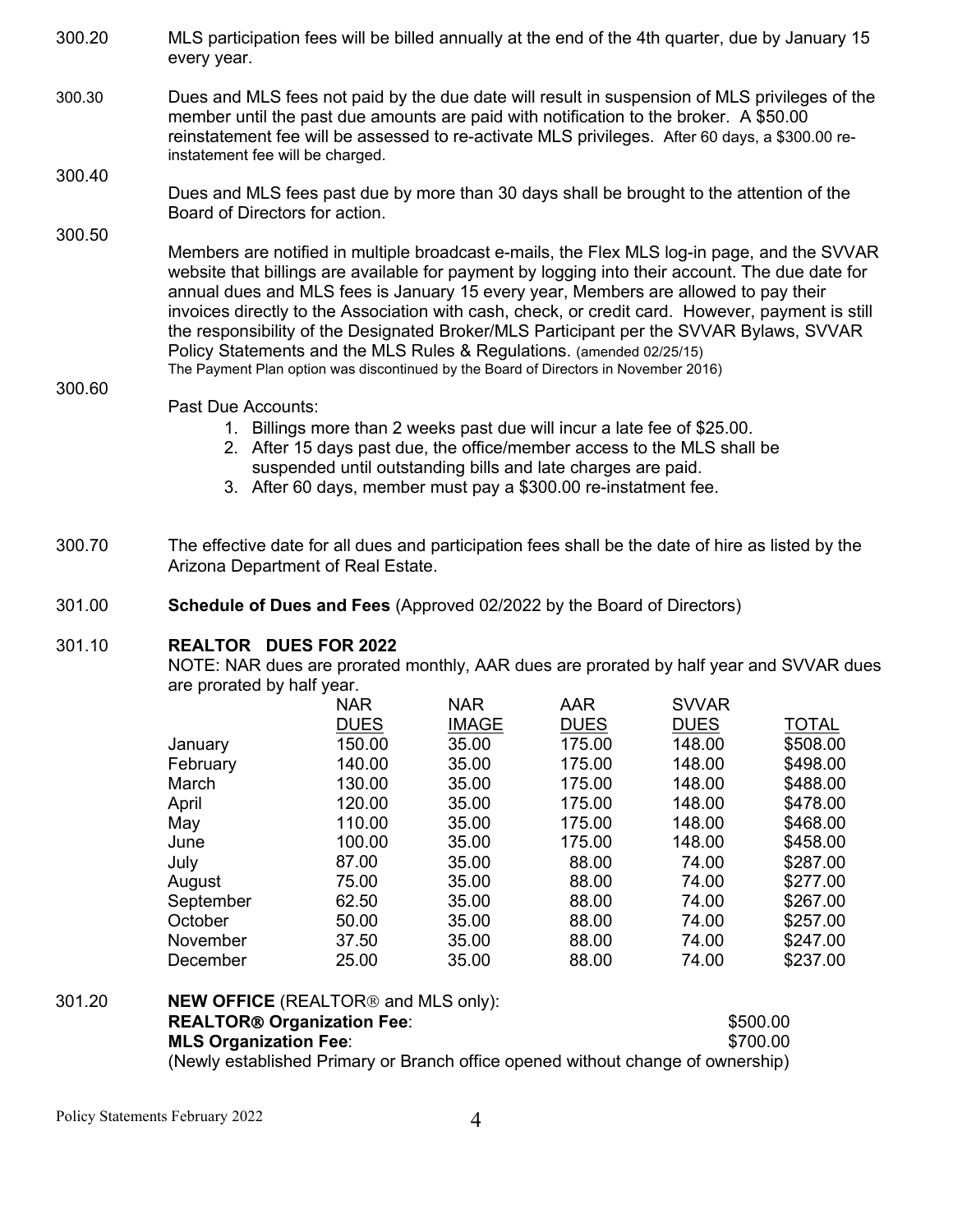| 301.30           | <b>PRINCIPAL CHANGE:</b><br>(Designated Broker/Designated REALTOR®)                                                                                                                                        |     |                      |
|------------------|------------------------------------------------------------------------------------------------------------------------------------------------------------------------------------------------------------|-----|----------------------|
| 301.40           | <b>OWNERSHIP CHANGE (Using Same Name):</b>                                                                                                                                                                 |     | \$25.00              |
| 301.50           | <b>NAME CHANGE BY NEW OWNER:</b><br>(At time of ownership change)<br>NOTE: Relates to buy out of an existing firm, purchase of a corporation,<br>partnership, or sole proprietor creating a new principal. |     | \$25.00              |
| 301.60           | <b>OFFICE NAME CHANGE</b> (No change in ownership):<br>NOTE: Change defined as independent to franchise or reverse,<br>new DBA or any kind of identification change.                                       |     | \$25.00              |
| 301.70           | <b>NEW REALTOR® APPLICATION FEE:</b><br><b>NEW REALTOR® MLS SET-UP FEE:</b><br>(This is a one-time fee unless the member drops out of the<br>Association and then rejoins less than 14 days later)         |     | \$200.00<br>\$200.00 |
| 301.80           | <b>REACTIVATION FEE:</b><br>(For members rejoining the Association) This fee will<br>be charged if a member is unpaid for over 60 days.                                                                    |     | \$300.00             |
| 301.90<br>302.00 | <b>OFFICE TRANSFER FEE:</b> (For members transferring<br>from one office to another)<br><b>AFFILIATE DUES:</b>                                                                                             | \$. | 25.00                |
|                  | Individual Membership:                                                                                                                                                                                     |     | \$125.00             |
| 303.00           | <b>MLS FEES:</b>                                                                                                                                                                                           |     |                      |
| 303.10           | <b>MLS SERVICE FEES: (approved 02/2022)</b><br>MLS Service Fees are not prorated                                                                                                                           |     | \$460.00             |
| 303.15           | MLS REACTIVATION FEE: (approved 07/26/2006)<br>(After suspension of MLS privileges) if more than 60 days<br>a re-activation fee of \$300.00 will be charged.                                               |     | \$25.00              |
| 303.20           | <b>MLS FIELD TOOL FEES:</b>                                                                                                                                                                                |     |                      |

The Association shall provide to the members an option of selecting for their personal use depending on future technological advances some other instrument which is commonly referred to as a "field tool".

b) **SUPRA E-KEY (BASIC OR PROFESSIONAL) LEASE:** (Member contacts SUPRA directly to provide credit card or checking account information for auto-debit of monthly fees for Smartphones, etc).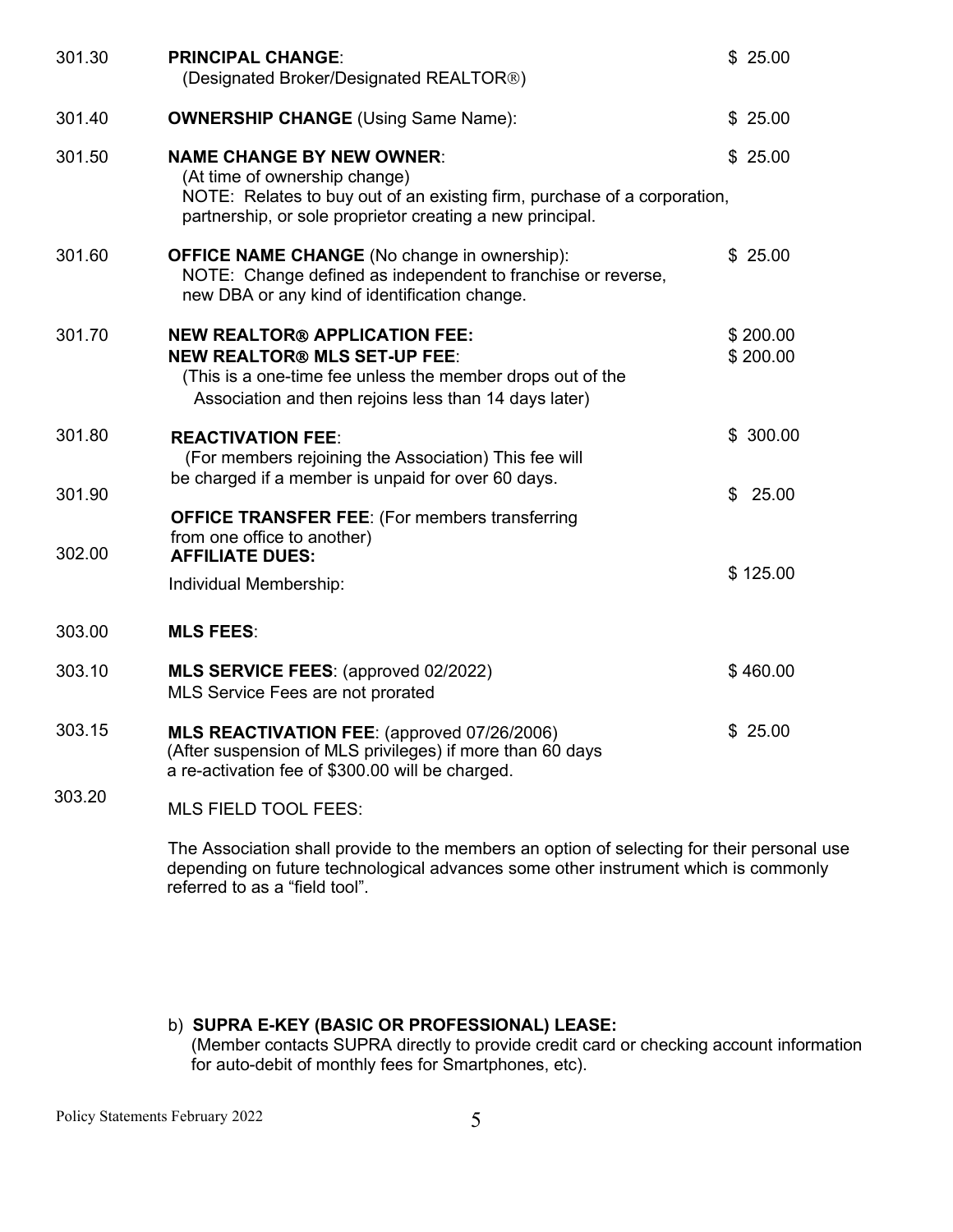#### c) **SUPRA KEYBOXES**: Per Keybox: \$ 24.00

 SUPRA keyboxes may be leased from the Association for a yearly fee to be determined annually by the Board of Directors.

# d) **SUPRA COOPERATING KEY FEE**: (one-time fee) \$ 50.00

All SUPRA Active Keys, Active Key USB Cords & Chargers, Keyboxes and all related equipment are the property of the Sedona-Verde Valley Association of REALTORS and must be returned immediately upon the member leaving the Association.

#### 303.25 **FOR MLS ONLY:**

# **MLS Participant** Only (aka "Designated Broker")

New MLS Only Office Fee: **\$700.00** (one time) MLS Only Office Maintenance Fee: **\$1**200.00 annually (billed annually - \$1,200.00 per year) MLS Only Quarterly Participant Fee: **\$460.00** per year Total due with Broker MLS Participant application: **\$2360.00**

If the Broker desires to become a Secondary Member of SVVAR to avoid the monthly MLS Only Office Maintenance Fee, **the additional fees** listed below must be included:

MLS Participation & SVVAR Secondary Membership (aka "Designated Broker")

SVVAR Application Fee: **\$500** (one time) SVVAR Annual Local Dues: **\$148** (pro-rated at application time)

Total due for MLS Participant fees and SVVAR Secondary membership: **\$1,808.00 (\$700 + \$460 + \$500 + \$148)**

The agents licensed under that broker have the option to become an MLS Subscriber and/or to join as a Secondary Member of SVVAR. Any agents that wish to subscribe and/or to join must complete all forms including the Application for Membership and include a letter of good standing from his/her primary association, show a copy of his/her photo ID and the appropriate payment. The fees for the agents are listed below.

**MLS Subscriber** Only (aka "Agent") (Broker must also be MLS Only)

MLS Application Fee: **\$200.00** (one time) MLS Subscriber Fee: **\$460.00** per year

Total due with Agent MLS Subscriber application: **\$860.00**

If the Agent desires to become a Secondary Member of SVVAR, the **additional fees** must be included:

SVVAR Application Fee**: \$200.00** (one time) SVVAR Annual Local Dues: **\$148.00** (pro-rated at application time)

Total due for Agent MLS Subscriber fees and SVVAR Secondary membership: **\$1008.00 (\$200 + 460 + \$200 + \$148**)

Optional: SUPRA Cooperating Key Fee: **\$50.00** (one time)

Policy Statements February 2022 6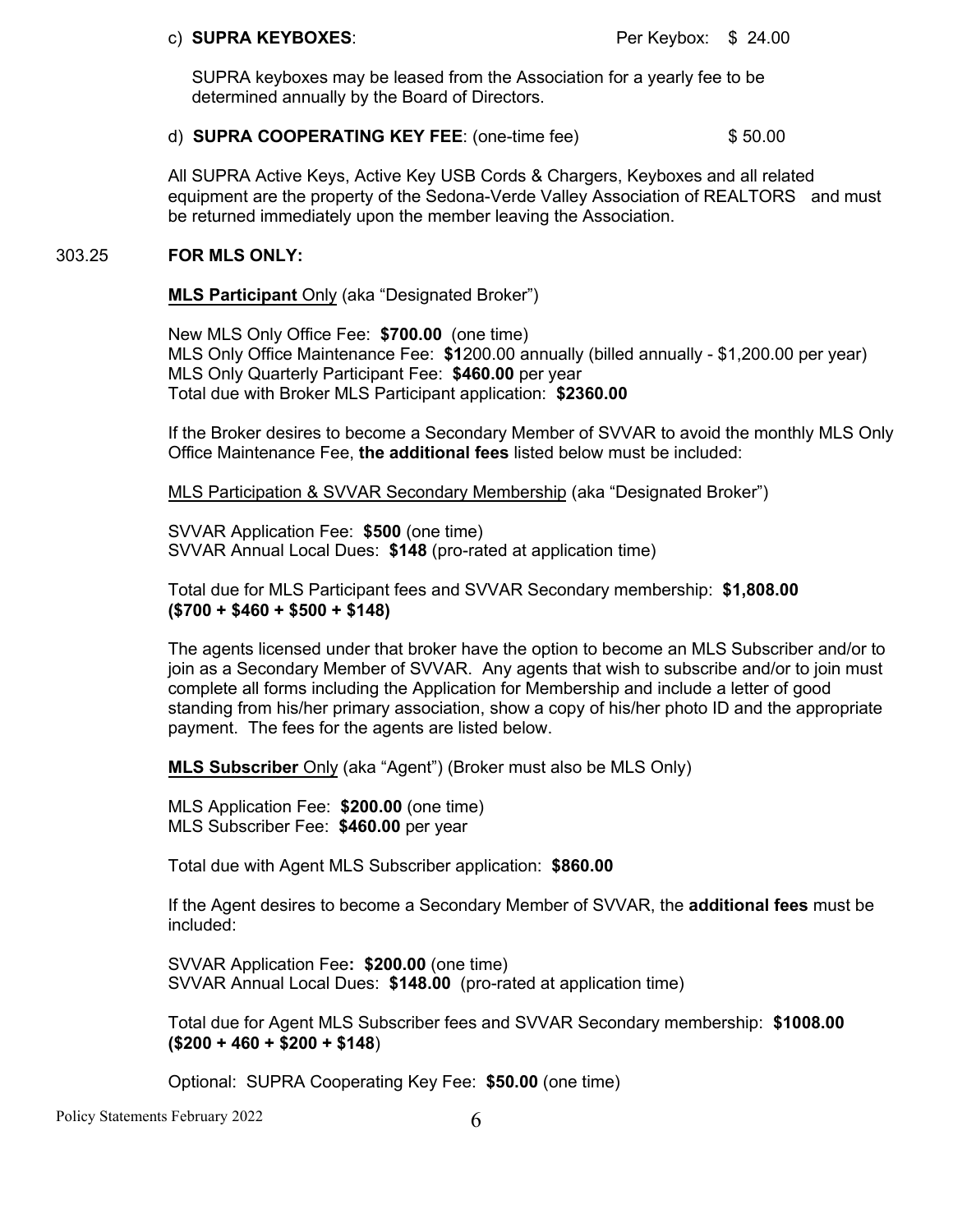## 303.30 **IDX FTP ACCESS**

Vendor Charge for IDX FTP Access:  $$200.00$  \* \* This fee is determined annually by the Board of Directors.

## 303.50 **PROFESSIONAL STANDARDS**

Effective January 1, 2003, all Arbitration & Ethics complaints and requests for Mediation are administered by the Arizona Association of REALTORS® per the SVVAR Bylaws.

## 303.60 **WAIVERS OF MLS FEES**

Under no circumstance will a waiver be granted for the basic quarterly MLS fee.

- 303.62 Prior to May 1998, upon proper application, a member who was verified by their Designated Broker to be involved solely in the real estate business as a property manager, a personal assistant to a licensed real estate salesperson or a secretary was granted a waiver of payment of the fee known as the "bundled" fee relating to books, handheld readers or other field tools only. The "bundled fee" was discontinued in May 1998 and members were allowed to select the option of a book, a handheld reader or to not select either one. Waivers were never granted for MLS quarterly service fees.
- 303.63 Effective July 1, 2018, the National Association of REALTORS® requires that Associations offer a no-charge Waiver of MLS fees according to the following requirements: (see Attachment A – "Multiple Listing Service Waiver/Certification of Non-Use".

## **SECTION 400 – CAPITAL EXPENDITURES AUTHORIZATION**

400.10 The President and/or the Executive Vice President shall be authorized to make such capital expenditures as are required but not to exceed \$500.00 per expenditure or more than \$1,000.00 cumulative in any budget year. Capital expenditures over \$500.00 shall require the approval of the Board of Directors. A list of such expenditures shall be provided to the Board of Directors at the next meeting.

## **SECTION 500 – SOLICITATIONS AND DONATIONS**

- 500.10 All requests for financing for projects and endorsements must be submitted in writing to the Board of Directors for approval before implementation. In addition, a budget must be established and submitted to the Board of Directors for approval for any project where SVVAR finances will be pledged against losses or advance payment of costs.
- 500.20 The SVVAR, as an organization, will budget an amount determined annually by the Board to be used by the Public Relations Committee to fund local activities that provide public relations opportunities for the SVVAR REALTORS<sup>®</sup>. Local organizations that request monetary support shall be directed to the Community Outreach Chairperson for review. The Chairperson will make a recommendation to the Board of Directors for approval of funding requests on a local level only. (Revised BOD 01/01/2017)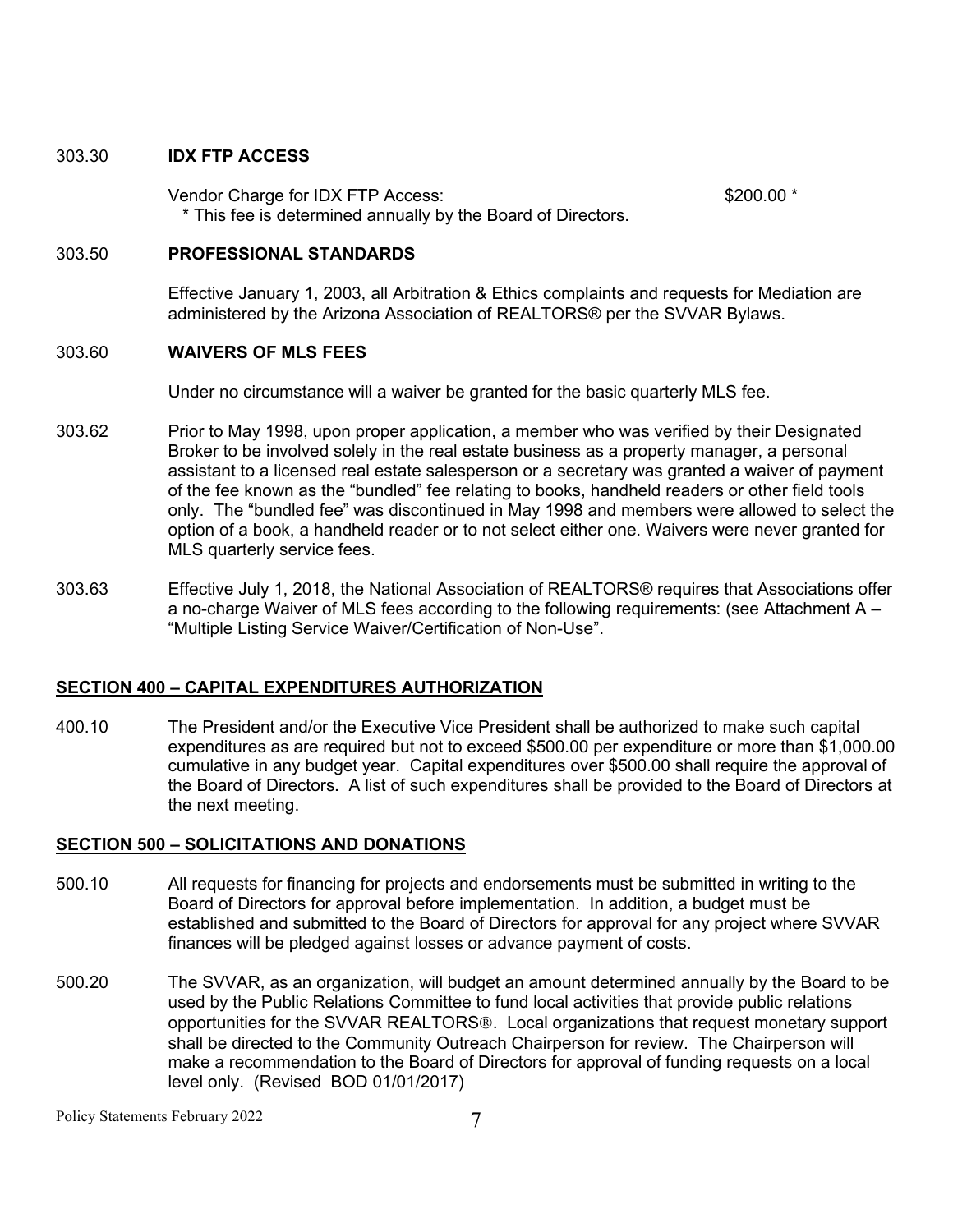# **SECTION 600 – RETURNED CHECKS**

- 600.10 Any office or individual having tendered three checks returned for non-sufficient funds will be placed on a cash, certified check or money order only basis for a period of 24 months or until such time as the Executive Vice President is confident that the financial responsibilities of the company or individual have been reinstated.
- 600.20 Any company or individual who has tendered a non-sufficient funds check to the Association for any fee, dues or cost shall become responsible for payment of any charges levied upon the Association by its financial depositories.

# **SECTION 700 – AUTHORIZATION TO CONTRACT OR ENCUMBER**

700.10 The President and/or the Executive Vice President with input from the appropriate committee(s) and approval of the Board of Directors and legal counsel, when needed, shall be the only individuals authorized to enter into contracts or agreements which incur financial or other liabilities to the Association up to \$1,000.00. All contracts in excess of \$1,000.00 shall be presented to the Board of Directors for approval prior to execution. The Board of Directors shall receive copies of all contracts.

# **SECTION 800 – OPERATING FUNDS AND INVESTMENTS**

- 800.10 All operating funds not immediately required shall be invested in interest bearing accounts through federally insured financial institutions. Investments shall be made in such institution(s) that pays the highest rate of return at the time of deposit. Total deposit with any institution shall not exceed the amount insured plus any interest earned, with the exception of the Association's operating account where the limits shall not be applicable.
- 800.20 Primary investment oversight shall be the responsibility of the Executive Vice President and Finance Committee.
- 800.30 Transfers from the interest bearing accounts to the operating account(s) are at the discretion of the Executive Vice President but shall be noticed to the Board of Directors.

# **SECTION 900 – COMMUNICATIONS AND CORRESPONDENCE**

- 900.10 The Association through its Executive Vice President shall keep on file a copy of all current governing documents including: Bylaws, MLS Rules and Regulations and all Policies and **Procedures**
- 900.20 Bylaws shall be updated every two years per NAR guidelines.
- 900.30 Policies and Procedures shall be updated at least once a year, more often as needed.
- 900.40 Correspondence from a Committee to members concerning that Committee's functions, responsibilities and programs shall come only from the Chairman or at the discretion if the Chairman, another person so designated by the Chairman. Copies of all correspondence shall be kept on file at the Association office.
- 900.50 All dates for functions involving members of the Association should be cleared through the Executive Vice President for possible conflicts and so that they can be included on the master calendar.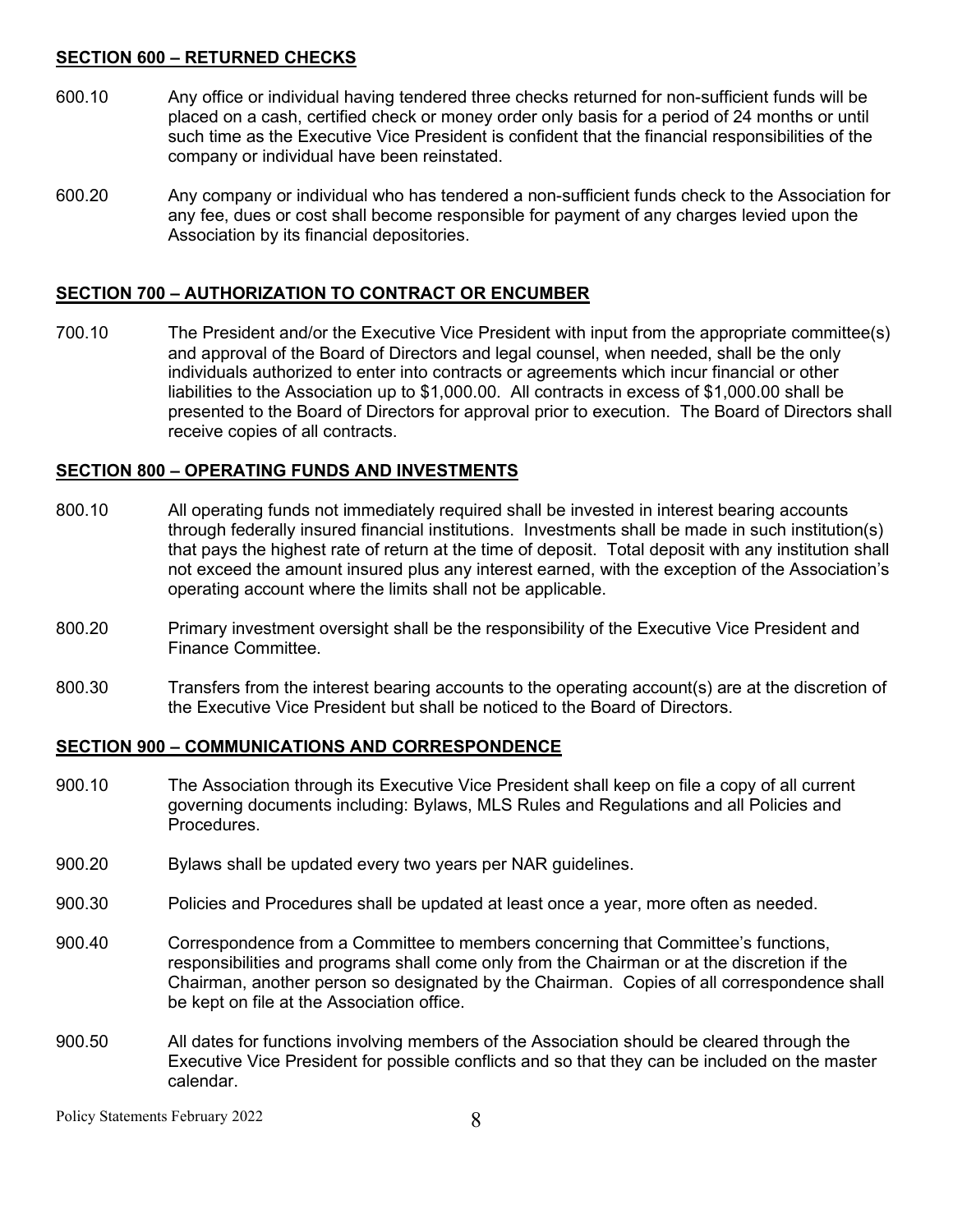900.60 The President, President-Elect and the Executive Vice President, in that order, shall be the only persons authorized to speak for or on behalf of the Association.

# **SECTION 1000 – ASSOCIATION COMMITTEES**

- 1000.10 The President and Executive Vice President shall be ex-officio members of all Association Committees and Focus Groups.
- 1000.20 All Committees and Focus Groups of the Association will report to the Board of Directors and any action of a Committee or Focus Group, other than budgeted items, will be with the approval of the Board of Directors.
- 1000.30 Committee Chairman and other individuals appearing before the Board of Directors shall file with the Executive Vice President a written report of items to be covered not less than two days prior to the scheduled meeting date unless specific exception has been made. Copies of all such reports shall be provided to the Board of Directors.
- 1000.40 There shall be at least three members appointed to a Standing Committee.
- 1000.50 Quorum for a Standing Committee shall be at least 2 members plus the Chairman or the Chairman's designee.
- 1000.55 Any Committee member who fails to attend three (3) regular or special meetings of the Committee shall be deemed to have resigned from the Committee and a vacancy shall be filled with a new appointee.
- 1000.60 Appointments to the MLS Committee may be for two year periods on a staggered basis.
- 1000.65 Quick Response Team (QRT). The President shall appoint, subject to the confirmation by the Board of Directors, special Quick Response Teams (QRT) as deemed necessary who will report their research and recommendations back to the Board of Directors.
- 1000.70 The President shall appoint the Chairman of each Committee who will serve as such chairman during the President's term of office.
- 1000.80 The President-Elect shall name the Vice-Chairman of each Committee.
- 1000.90 The Chairman of each Committee is responsible for preparing and submitting to the Executive Vice President a Project Budget on each separate event when Association funds will be expended.
- 1001.00 The Association recognizes the volunteer efforts of members in organizing educational and social functions. However, no more than two such Committee members shall be granted free admission to any such function. The Committee Chairman shall have the sole discretion as to which two members are granted free admission.
- 1001.10 Recognizing that the Association becomes obligated to "guaranteed reservations" for social and educational functions, it is the policy of the SVVAR not to honor requests for refunds for educational sessions made less than seven days prior to the event. For social events, requests must be made at least three days prior to the event and will be honored only if the Association has not yet been committed to a guarantee.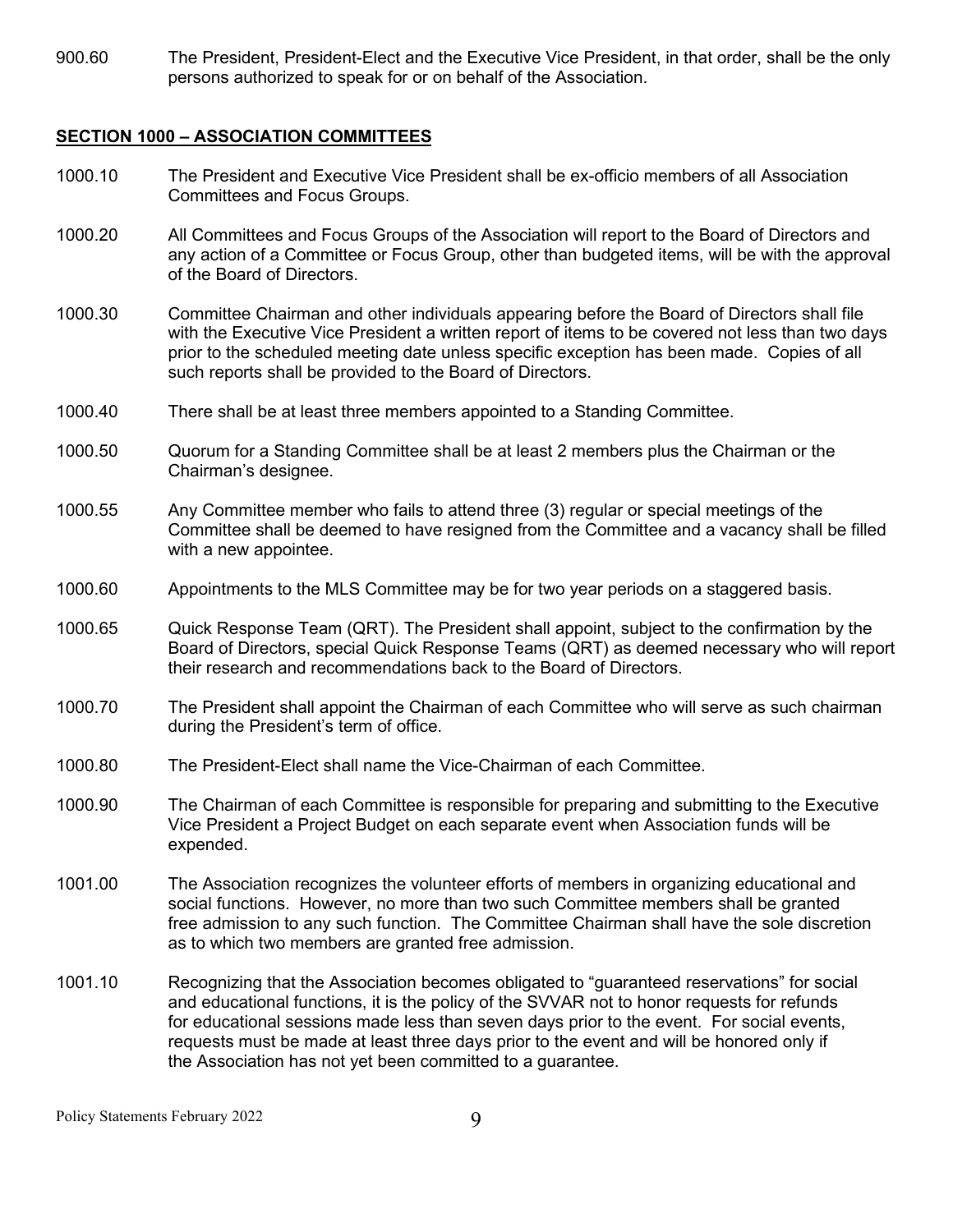# **SECTION 1100 – MEETINGS**

- 1100.10 With exception of Executive Sessions of the Board of Directors, all meetings of the SVVAR are open to members.
- 1100.20 The President and/or the Executive Vice President shall be responsible for all communications, correspondence and logistics between the Association and meeting facilities and hotel properties relative to Association meeting functions.
- 1100.30 There shall be a no-smoking policy at all education and business meetings, with the exception of social functions where a smoking area will be designated.
- 1100.40 The Installation Banquet shall be held as close to the  $4<sup>th</sup>$  Quarter of each year as possible without conflicting with other events.
- 1100.50 A Program/Functions QRT will meet with the in-coming and out-going Presidents as early in the year as possible to set the time and place for the program.
- 1100.60 The Finance Committee shall establish a budget every year to help defray the overhead cost of the banquet: i.e. awards, decorations, complimentary meals.
- 1100.70 The following complimentary meals shall be provided: in-coming and out-going President and guest, NAR or AAR dignitaries and guest, Region 3 Vice President and guest, all Association staff and their guests.
- 1100.80 The Annual Awards and Recognition Banquet shall be held in conjunction with the Annual Installation of Officers and shall be held during the  $4<sup>th</sup>$  quarter of each year.

# **SECTION 1200 – PERSONNEL**

- 1200.10 The Board of Directors may hire an Executive Vice President (EVP) to manage the Association and MLS Service as per the NAR Executive Vice President job description.
- 1200.20 All SVVAR staff members are directly responsible to the Executive Vice President. Requests for staff time other than normal staff liaison functions shall be coordinated through the Executive Vice President.
- 1200.30 A yearly personnel review shall be given to the Board of Directors at the September Board of Directors meeting.
- 1200.40 Eleven paid holidays for staff shall be selected by staff from among the following:

| New Year's Day         | L٤ |
|------------------------|----|
| Martin Luther King Day | C  |
| President's Day        | V  |
| <b>Memorial Day</b>    | TI |
| Independence Day       | F۱ |
|                        |    |

abor Day olumbus Day eteran's Day hanksgiving Day riday after Thanksgiving Christmas Day

Staff will also receive their birthday (or other day of their choice) off as a paid holiday. (approved by the Board of Directors in 2007)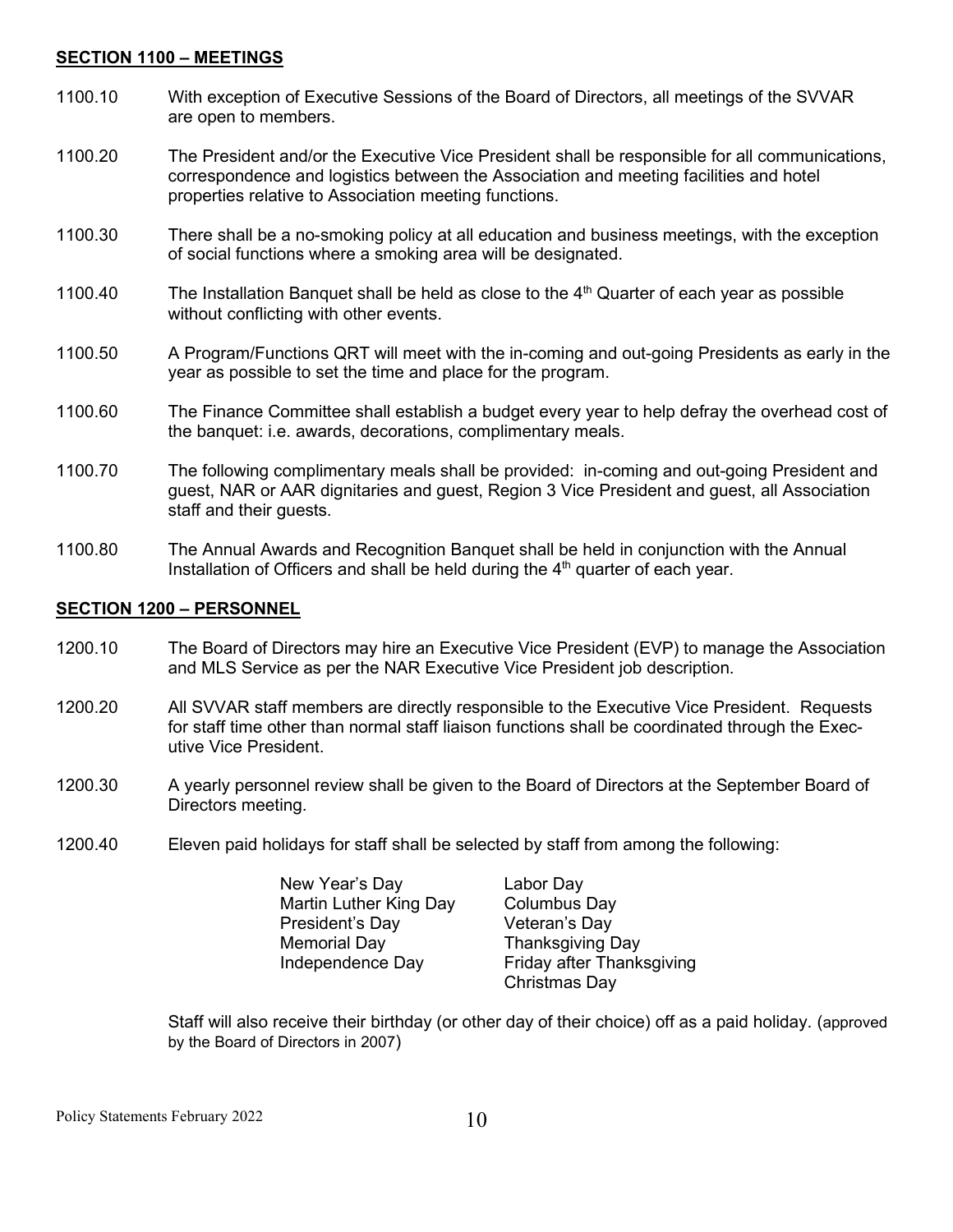- 1200.50 In the event such holidays fall on Saturday or Sunday, the Executive Vice President may designate the Friday before or the Monday after as the day off.
- 1200.60 Association personnel shall accumulate sick days of one and one half days per month. No more than 18 days can accumulate at any one time.
- 1200.70 Date of employment determines vacation eligibility. After one full year of employment one week of vacation. After two full years of employment – two weeks' vacation. Starting with the third year of employment, an additional day per year will be granted. Vacation time cannot be accrued from year to year. Maximum annual vacation cannot exceed 20 days.

## **SECTION 1300 – MISCELLANEOUS**

- 1300.10 The Association President and the Executive Vice President shall be the only individuals authorized to contact the Association's legal counsel directly on behalf of the Association.
- 1300.20 Only individuals authorized by the President, Executive Vice President or the Board of Directors may charge long distance calls to the Association. All such charges shall be made at the most economical rate available.
- 1300.30 Calls for Action shall be authorized by the President or the Chairman of the SVVAR Government Affairs Committee only.
- 1300.40 A Call for Action may be requested by the Chairman of the Government Affairs Committee, the Government Affairs Committee by a 2/3 vote or the President of the Association.
- 1300.50 Whenever possible, requests for Calls for Action by the Government Affairs Chairman shall be reviewed and approved by the Government Affairs Committee. In the absence of such action, requests for Calls for Action shall be approved by the Association President.
- 1300.60 In all instances the President should be made aware of any Calls for Action.
- 1300.70 When political Calls for Action are received, the Government Affairs Chairman shall contact the Executive Vice President with the information and the substance of the Call for Action, persons who should receive the Call and the time frame for completion of the Call.
- 1300.80 Mailing labels of member rosters to office addresses will no longer be available to Members, Non-members or Affiliates. (approved by BOD 07/26/2006)
- 1300.85 The use of membership mailing lists and rosters for commercial purposes is expressly prohibited with the exception of uses authorized by the EVP in fulfillment of contractual obligations. Any non -commercial use of membership mailing list and rosters must be authorized by the EVP. Under no circumstances shall member email addresses or phone numbers be provided electronically.
- 1300.90 A list of member companies can be made available to out of town prospective clients for the purpose of buying or selling real estate.
- 1301.00 The SVVAR does not and will not establish or maintain fixed or recommended rates of commission. Commissions are a matter of negotiations between the principal and the agent. The SVVAR will not interfere in those negotiations.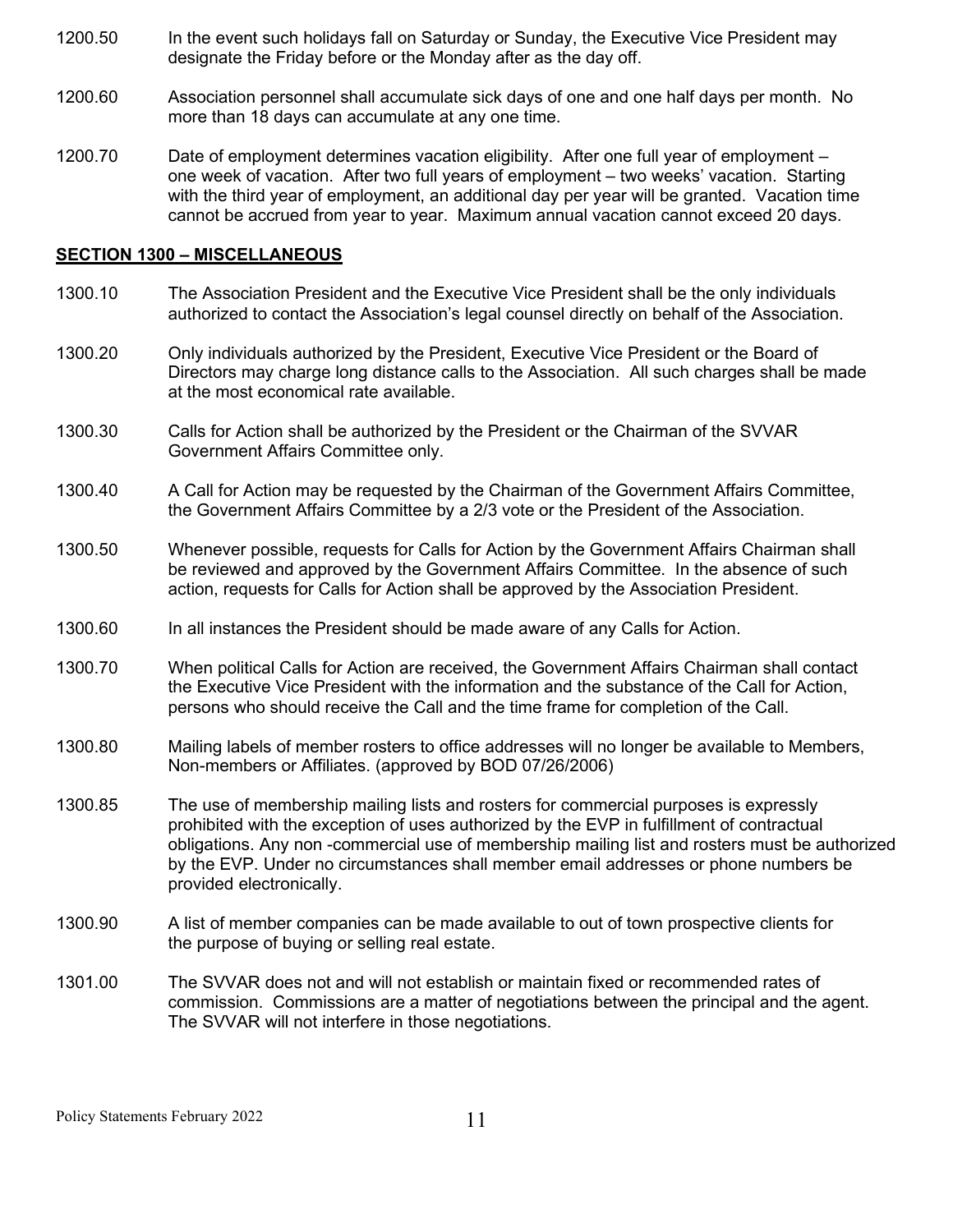- 1301.10 Flowers, or a card when appropriate, will be sent to a member when hospitalized, or in the event of the death of an immediate family member, or at the discretion of the President or the Executive Vice President.
- 1301.20 When applicable, the President shall appoint a task force consisting of previous REALTOR® of The Year (ROTY) recipients to review and select the upcoming SVVAR REALTOR<sup>®</sup> of the Year if any nominations are received. (Changed to Distinguished Service & Vision Awards in 2014)
- 1301.30 The task force shall be appointed at the September Director's meeting. The selection process shall proceed in order to announce any Distinguished Service or Vision awards at the Installation Banquet to be held in December.
- 1301.40 Liquor is not part of Association business. The Association hereby adopts the policy that the Association or any Committee of the Association shall not provide alcoholic beverages free or at a charge at functions conducted by the Association or a Committee of the Association. This does not preclude the serving of alcoholic beverages where the Member purchases his or her drinks from a vendor or "cash bar" provided by the hosting facility such as a hotel, benevolent association, etc.

## **SECTION 1400 – ELECTRONIC KEY/KEYBOX SYSTEM**

#### 1400.00 Purpose/Participation

The electronic key system is a service provided by Supra Products and facilitated by the Sedona Verde Valley Association of REALTORS<sup>®</sup>. Every member of the Sedona Verde Valley Association of REALTORS<sup>®</sup>, including certain classes of Affiliate Members of the Association shall be eligible to hold a key subject to their execution of a lease agreement with the key system administrator.

Acquisition and possession of a key is not a requirement of the Sedona Verde Valley Association of REALTORS®. Possession of a key, however acknowledges that the keyholder has read, understands and agrees, as a condition of the lease agreement, to be bound by the Sedona Verde Valley Association of REALTORS<sup>®</sup> Key Rules and Regulations governing the operation of the key and keybox system.

A keyholder shall at all times be a member in good standing of the Sedona Verde Valley Association of REALTORS<sup>®</sup> and a participant of the Supra Electronic Key System. Unlicensed assistants and employees may not be keyholders.

Keyboxes may not be placed on a property without written authority from the seller. This authority may be established in the employment agreement or in a separate document created for that purpose. Members participating in the electronic key system are not required to place a keybox on a listed property.

Keyholders may place keyboxes on residential, vacant land, condo, and mobile home properties listed for sale or auction and keyboxes may be placed on commercial buildings for sale or lease. The above-stated properties must be listed by a Brokerage who is a member of the Sedona Verde Valley Association of REALTORS<sup>®</sup>.

Keyholders may use their key to enter a property by following the instructions as noted through the Multiple Listing Service computer system or gaining permission from the listing office if instructions specify to call the listing office (CLO).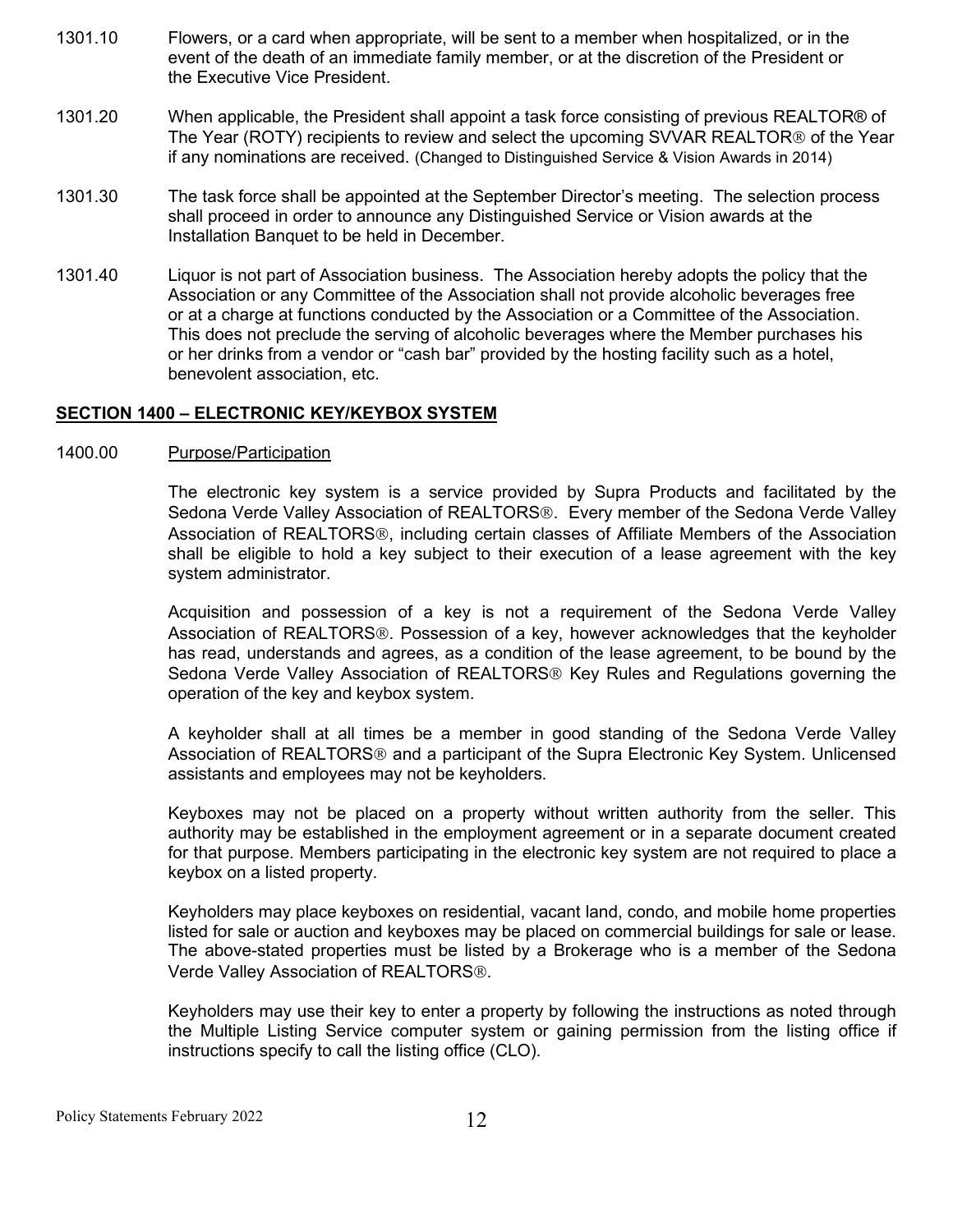Before leaving a property, the showing agent will make sure that the premises are left secure and the key is placed back into the keybox.

# Compliance with the Rules

1400.10

The following actions will be taken for non-compliance with the Rules and Regulations.

The fine for entering a property without permission from the listing office or as noted in the showing instructions in the MLS system shall be \$50 for the first offense. For the second offense there will be a suspension of key privileges for 20 days. Keyholder's status will be reevaluated for the third offense by the Board of Directors, who may revoke key privileges or impose additional suspensions and additional fines, in its complete discretion.

It is a violation of the Sedona Verde Valley Association of REALTORS Key Rules and Regulations to loan, assign or transfer your Supra key to anyone. A violation of this rule will result in a \$100 fine and 10 day suspension of key privileges for the first offense, \$250 fine for second offense and a 30 days suspension. For third offense keyholder's status will be re-evaluated and additional fines may be assessed. A member who has violated this rule may be held liable for any expense necessary to reestablish security of the key system.

If an electronic key or keybox is lost or stolen, it shall be reported to the Association Office immediately. The Keyholder must pay to have the key or keybox replaced plus a \$25 administrative fee. If original key is found, it must be surrendered to the Association Office and the administrative fee will be refunded. If the original keybox is found and is usable, Keyholder may lease the keybox for his or her use as defined under the Rules and Regulations. A member who has violated this rule may be held liable for any expense necessary to reestablish security of the key system.

Keyholders may appeal any fines and suspensions imposed to the Board of Directors of the Sedona Verde Valley Association of REALTORS within 30 days of the notice of discipline.

#### Violations of the Rules and Regulations

1400.20

Violations of the Rules and Regulations will be referred to the MLS Committee for evaluation. A report of their findings will be given to the Executive Vice President who will share the report with the Board of Directors at the monthly board meetings.

The discipline for violation of these Rules and Regulations may be waived in an emergency situation as determined by the Executive Vice President with final approval by the Board of Directors.